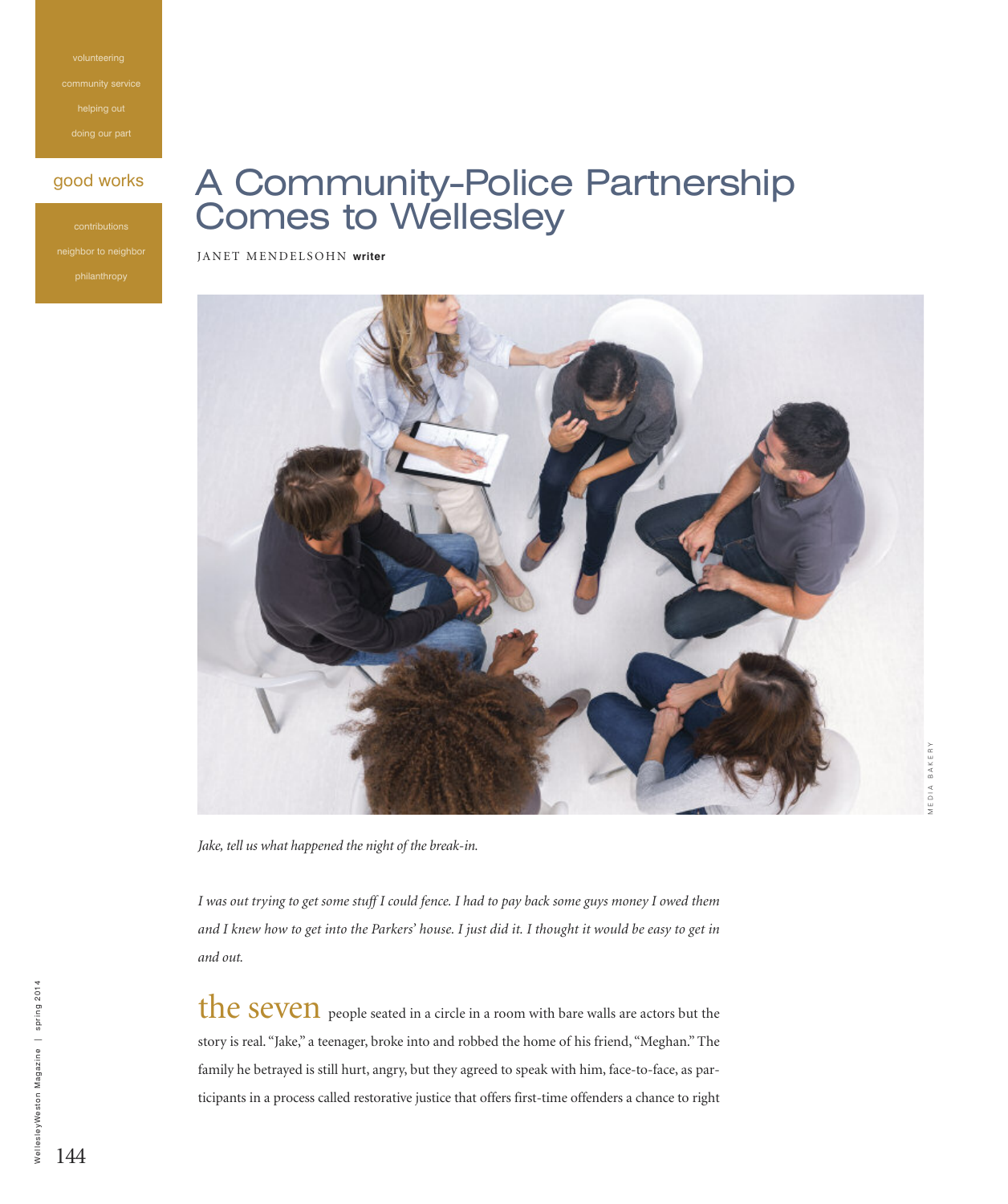the wrong and avoid a criminal record. Jake slumped forward, head hanging low, and listened to Meghan's mother.

*My grandmother's wedding band and engagement ring were taken,* said "Judy." *They were so beau*tiful. Since then it has been a lot of work, talking to the police. And beyond that I feel violated think*ing about him being in my home, going through my belongings, my underwear drawer. I feel sick that he was in my kids' rooms and what he did in there.*

Unlike the traditional justice system, which considers crime a violation of the state and represents society's interests, restorative justice involves community-police partnerships that focus on the needs of victims and offenders. Cases are referred by the police using guidelines set by their own department. Juveniles or adults who commit a crime, generally a first offense, must be willing to take responsibility for their wrongdoing and hear directly from the victim how it impacted them, their family, business, faith group, or community. For police, district attorneys, judges, and others concerned about our overburdened courts and prisons, restorative justice can



be an alternative tool that complements, not replaces, the traditional system. Programs are well-established in nearly 300 communities nationwide and internationally in the United Kingdom, South Africa, New Zealand, and elsewhere.

Communities for Restorative Justice (C4RJ), a 501(c)3 nonprofit organization, was co-founded in 2000 by two Concord community leaders, Jean Bell and Joan Turner, and former Concord Police Chief Len Wetherbee (now retired and chief of police in Moultonborough, NH), based on a set of principles outlined by Howard Zehr, a pioneer in the field. C4RJ today collaborates with police departments in Acton, Arlington, Ayer, Bedford, Boxborough, Cambridge, Carlisle, Groton, Littleton, and Stow and Ayer District Court. The Town of Wellesley recently joined these communities.

The actors portraying Jake and others in the signature "circle" meeting appear in a new short documentary, *Finding Courage,* produced by C4RJ.

"Crime is a violation of the law, but mostly it is a violation of people," C4RJ Executive Director Jennifer Larson Sawin told me. "Restorative justice doesn't force anyone to do anything. All parties participate voluntarily. It works because victims have a chance to speak, to ask questions and seek repair that is meaningful to them. We've had lots of breaking and entering cases where victims want to know if they were stalked, followed, found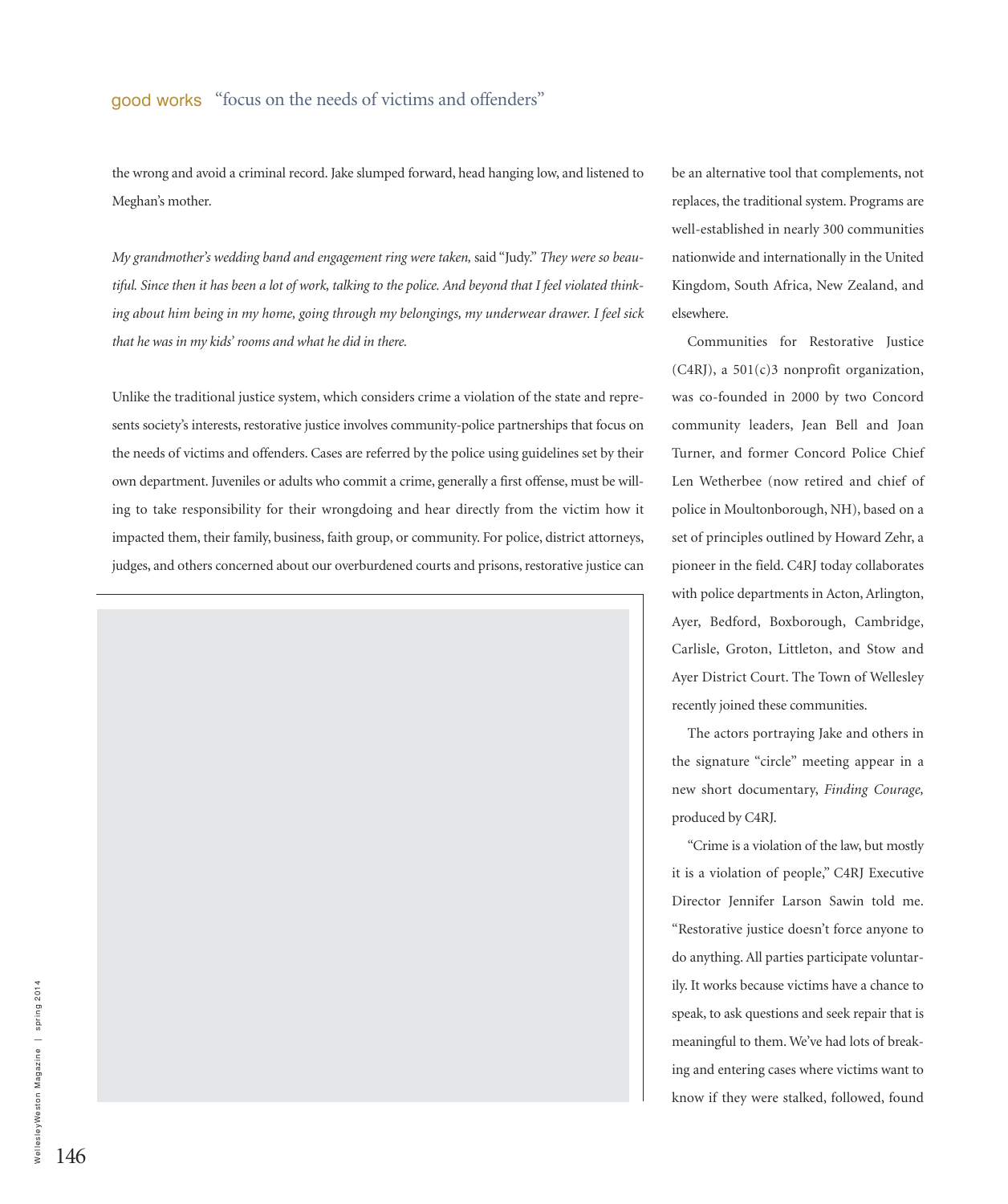vulnerable in some way. They worry that they were targeted for their behavior. When they learn it was random, they are strangely reassured because then they can return to their routines knowing that they aren't 'weak.' Those questions are rarely relevant to court prosecution but they're hugely meaningful to victims."

Restorative justice is not about forgiveness, although sometimes that happens, Larson Sawin says. It may not bring closure, especially in cases of extreme violence. Nor is it easy on offenders who have to speak for themselves, unlike in court where they may be shielded by an attorney and never see their victims. But the main difference is who decides what takes place. In court proceedings, attorneys on both sides, probation officers, and judges decide what's appropriate. In restorative justice, it is those who were harmed.

The process begins when the victim, offender, and their supporters (often a loved one) sit in a circle with a police officer from the referring department who ensures everyone will feel safe and, from C4RJ, a case coordinator and one or two volunteers. They sign a confidentiality agreement and talk about what happened and its aftermath. Based on the victim's needs, they reach a consensus on what the offender must do to repair the wrong, such as financial restitution, write an apology, reflection exercises, community service, or counseling. When those obliga-

1 4 7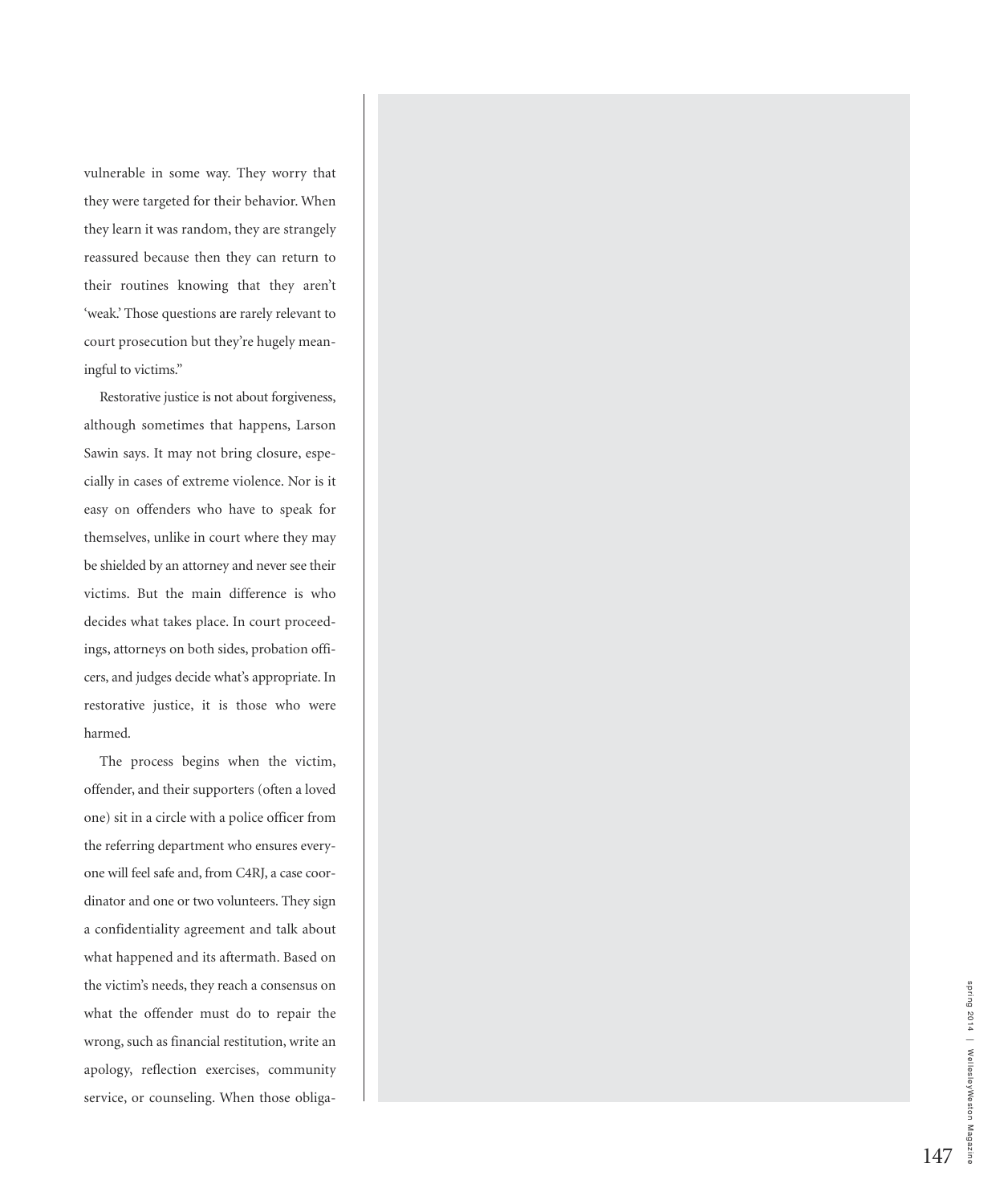tions are met, the circle reconvenes. Failure to fulfill those obligations, or if the process otherwise breaks down, means the case is referred back to the police.

C4RJ is a lean organization with a staff of 4 and a 13-member advisory board. It relies heavily on some 80 trained volunteers who participate in circles and call an offender weekly to help them stay on task.Volunteers also assist with governance, office work, or fundraising. They must be CORI checked and approved by the police chief.

More than 600 cases have been processed by C4RJ to date, mostly felonies or misdemeanors including harassment, civil rights violations, grand larceny, counterfeiting, social host law violation, and assault. Some were violent crimes, arson, or domestic violence, but



**"Some thought it was 'touchy-feely stuff' until they participated in circles and saw how it works. Now they think it's great and my supervisors have a good feel for which cases are suited to it."** – Wellesley Police Chief Terry Cunningham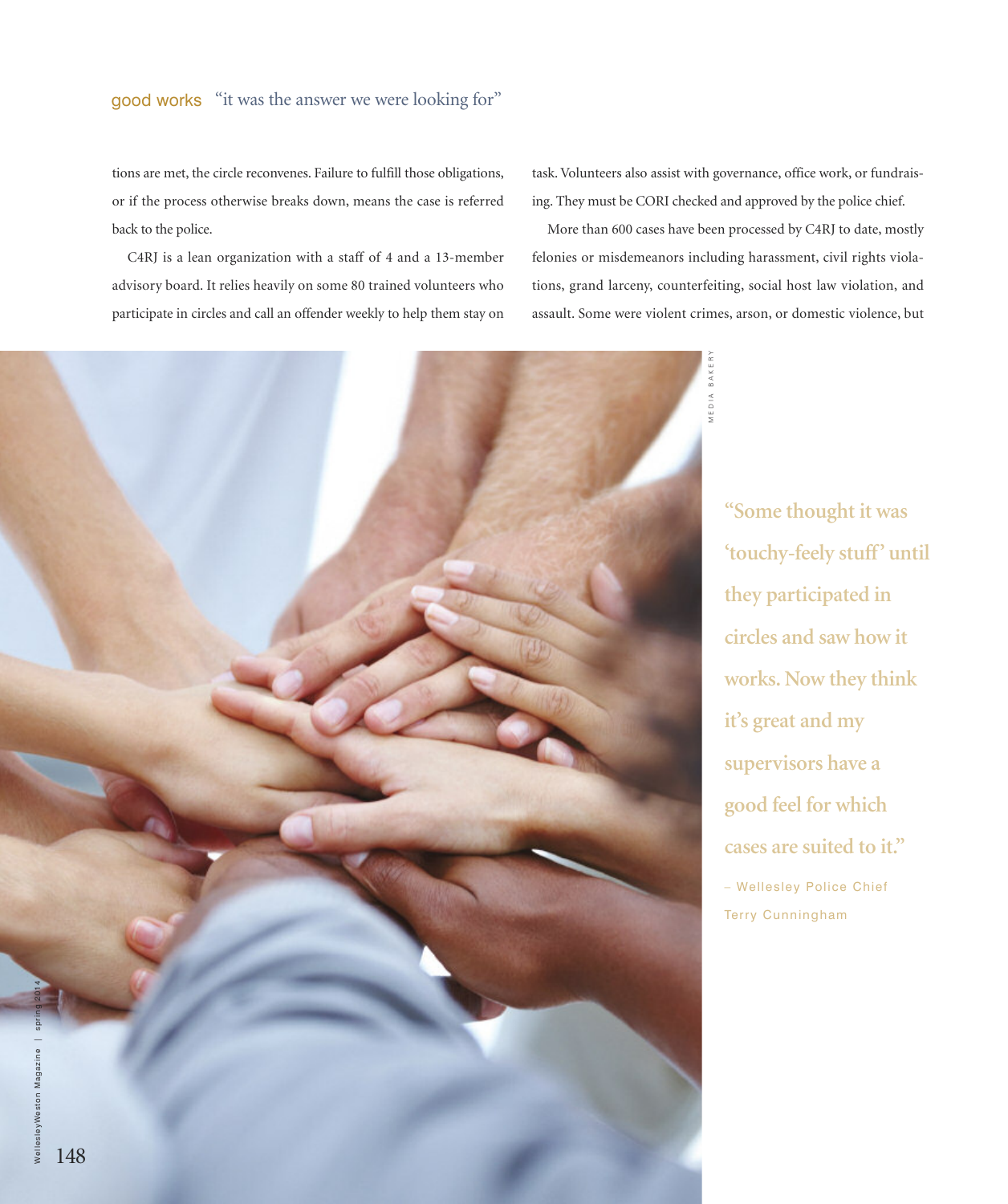not murder or rape, which are addressed by programs elsewhere. C4RJ has begun working with school districts and, in partnership with the Center for Restorative Justice at Suffolk University, with high schools in Charlestown and Fitchburg.

Law enforcement and correctional officers can be skeptical, especially those who are older and were traditionally trained. Some have called it "hug a thug" or a "get-out-of-jail-free" card.

Chief Wetherbee is not among them. "This is the most profound process I've been involved in in my career," he points out in the film. "It was the answer we were looking for."

Wellesley Police Chief Terry Cunningham, who introduced the program last year, laughed when asked about his department. "Some thought it was'touchy-feely stuff' until they participated in circles and saw how it works," he told me. "Now they think it's great and my supervisors have a good feel for which cases are suited to it."



"I don't see a downside to this and I do see an incredible upside," says Chief Cunningham. "Most of us do stupid things or make bad decisions when we're kids. If they cross the line one time, they shouldn't have to suffer for it later when it comes time to apply to college or a job and they're asked if they've ever been charged with a crime. Most of these kids are not mature. They take risks and don't understand the consequences. This is really about giving them the tools they need to succeed and taking responsibility for their actions. So far, we've had no [repeat offenders] among the six to ten cases we've referred, all juveniles," Cunningham says. "This is better than diversion programs [which are another option]. If a kid smashes your mailbox, we can bring charges and, if it's the first offense, the district attorney might divert him to community service or put him on curfew, or say he has to maintain a 'B' average. If he fulfills that, the charge might go away but you, the victim, don't get to ask why he did it. You don't have a say or get closure. Kids usually do these things randomly.Victims generally feel better when they realize they weren't targeted."

A University of Massachusetts-Boston 2012 study by Jillian M. Furman found that restorative justice is nearly more than six times more cost-effective than traditional justice practices. A national study of restorative justice programs\* in 1998 found the rate of recidivism was 18 percent versus 27 percent with traditional cases. C4RJ's tenyear record is even lower: 16 percent.

Masachusetts Senate Bill 52, now making its way through committee, would make restorative justice an option for law enforcement and courts statewide. Its lead sponsor is state Senator Jamie Eldridge (D-Acton) who said among the bill's supporters are the Massachusetts Major City Chiefs Association, the 12 C4RJ-partner police chiefs, Middlesex District Attorney Marian Ryan, and Lowell Juvenile Court Judge Jay Blitzman.

Last summer, Eldridge spoke with inmates at Norfolk Prison. "It was absolutely fascinating. Powerful," he says. "Many were familiar

<sup>\*</sup>Data from a nationwide meta-analysis of restorative justice programs: http://wcr.sonoma.edu/v1n1/umbreit.html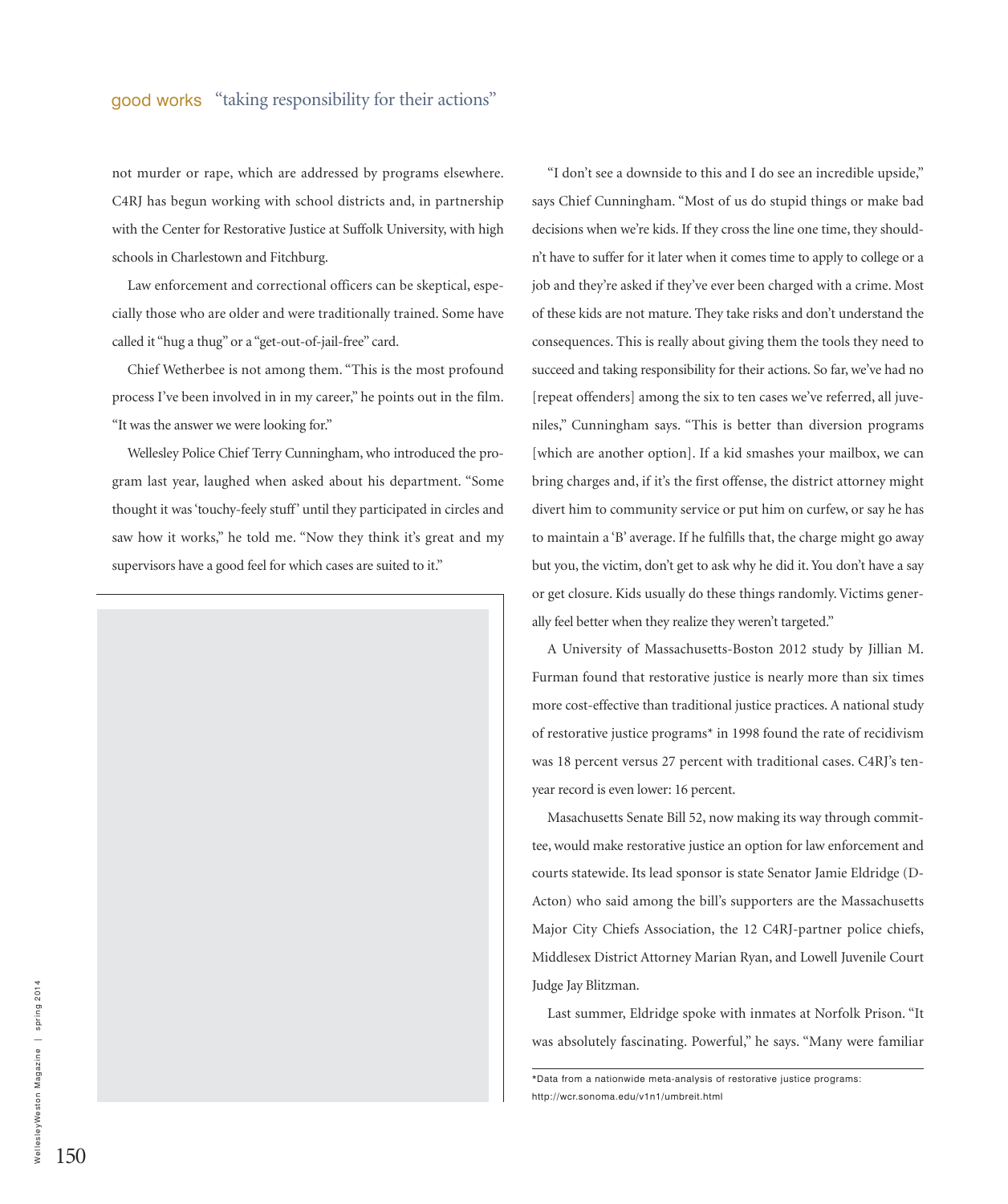#### good works "their actions have unexpected consequences"

with the bill and said if someone had reached out to them, especially when they were younger, their lives might have been very different. Our criminal justice system is broken. Prisons are overcrowded, prisoners get no training or mental health care. Anything that can be done to reduce the number of people incarcerated is to the good. At the same time, victims can come out of the process feeling more whole."

Christy Barbee, Chief Case Coordinator and the film's scriptwriter, came to C4RJ as a volunteer 12 years ago. "Contrary to what we see on TV or in the movies, a lot of crime is not

# **"Contrary to what we see on TV or in the movies, a lot of**

### **crime is not malevolent or premeditated."**

– Christy Barbee, Chief Case Coordinator, C4RJ



152